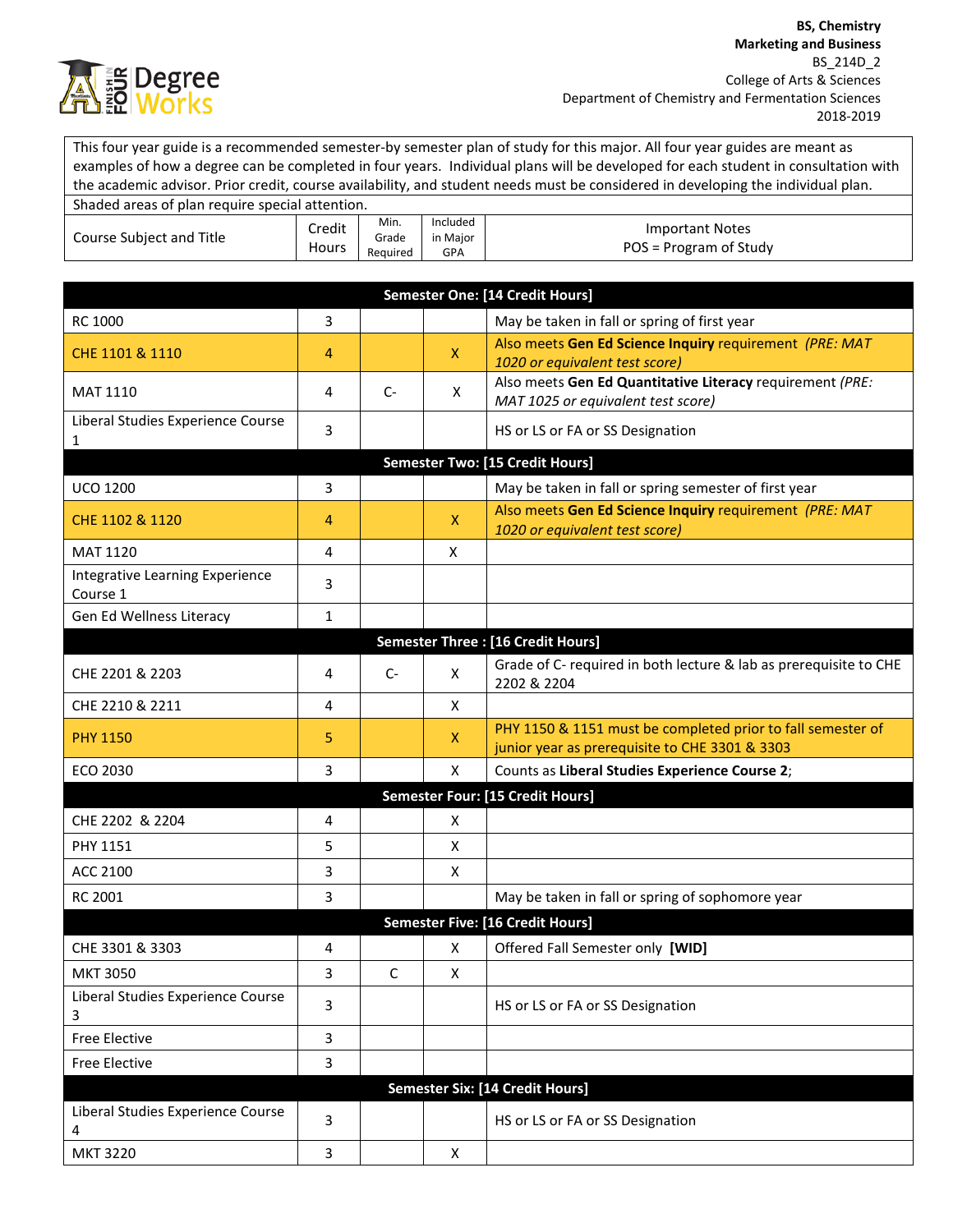

This four year guide is a recommended semester-by semester plan of study for this major. All four year guides are meant as examples of how a degree can be completed in four years. Individual plans will be developed for each student in consultation with the academic advisor. Prior credit, course availability, and student needs must be considered in developing the individual plan.

| Shaded areas of plan require special attention. |                 |                           |                                    |                                                                                  |
|-------------------------------------------------|-----------------|---------------------------|------------------------------------|----------------------------------------------------------------------------------|
| Course Subject and Title                        | Credit<br>Hours | Min.<br>Grade<br>Required | Included<br>in Major<br><b>GPA</b> | <b>Important Notes</b><br>POS = Program of Study                                 |
|                                                 |                 |                           |                                    |                                                                                  |
| CHE 3000                                        | $\mathbf{1}$    |                           | X                                  |                                                                                  |
| Integrative Learning Experience<br>Course 2     | 3               |                           |                                    | HS or LS or FA or SS Designation                                                 |
| <b>Free Elective</b>                            | 3               |                           |                                    |                                                                                  |
| Gen Ed Wellness Literacy                        | $\mathbf{1}$    |                           |                                    |                                                                                  |
|                                                 |                 |                           |                                    | Semester Seven: [16 - 17 Credit Hours]                                           |
| <b>MKT Elective Course 1</b>                    | 3               |                           | X                                  | See Marketing Electives area on POS for options; A total of 9<br>hours required; |
| CHE 4000                                        | 1               |                           | X                                  | <b>CAPSTONE</b>                                                                  |
| CHE 3404                                        | 3               |                           | X                                  | Offered Fall Semester only                                                       |
| CHE Elective at or above 3000<br>level          | 3               |                           | X                                  |                                                                                  |
| Other Science Course 1                          | $3 - 4$         |                           | X                                  | Courses from AST, BIO, GLY, or PHY, except 1000-level PHY<br>courses or PHY 3350 |
| <b>MKT Elective Course 2</b>                    | 3               |                           | X                                  | See Marketing Electives area on POS for options; A total of 9<br>hours required; |
|                                                 |                 |                           |                                    | Semester Eight: [14-17 Credit Hours]                                             |
| Other Science Course 2                          | $3 - 4$         |                           | X                                  | Courses from AST, BIO, GLY, or PHY, except 1000-level PHY<br>courses or PHY 3350 |
| <b>MKT Elective Course 3</b>                    | 3               |                           | X                                  | See Marketing Electives area on POS for options; A total of 9<br>hours required; |
| Integrative Learning Experience<br>Course 3     | 3               |                           |                                    |                                                                                  |
| <b>Free Elective</b>                            | 3               |                           |                                    |                                                                                  |
| <b>Free Elective</b>                            | $2 - 4*$        |                           |                                    | *Take enough free electives to meet the 122 hours required for<br>the degree     |

| <b>General Requirements Summary</b> |    |                     |           |             |  |  |
|-------------------------------------|----|---------------------|-----------|-------------|--|--|
| Minimum<br>Gen Ed.                  |    | Minimum             |           |             |  |  |
| <b>Total Hours</b><br><b>Hours</b>  |    | Writing             | Major GPA | Overall GPA |  |  |
| 122                                 | 44 | RC 1000 and RC 2001 | 2.0       | 2.0         |  |  |

**All CHE courses and all courses in Major Requirements area on Program of Study count in the major GPA.**